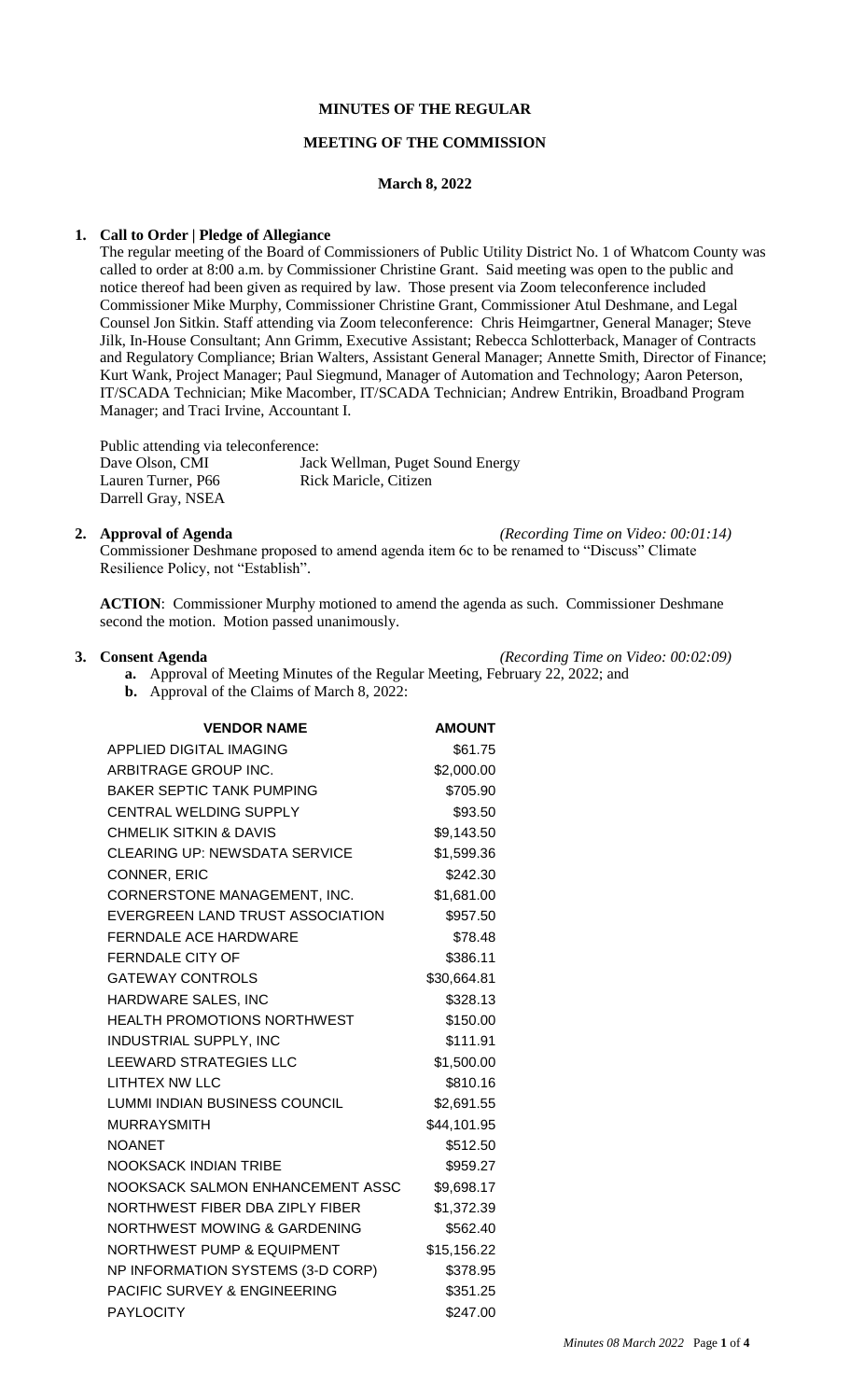| PITNEY BOWES                         | \$151.04     |
|--------------------------------------|--------------|
| PITNEY BOWES RESERVE ACCOUNT         | \$500.00     |
| PLATT ELECTRIC SUPPLY CO             | \$324.46     |
| PUD #1 OF WHATCOM COUNTY             | \$5,040.17   |
| PUGET SOUND ENERGY, INC              | \$6,888.19   |
| REGENCE BLUE SHIELD                  | \$47,398.24  |
| REISNER DISTRIBUTION, INC            | \$975.11     |
| RICOH USA                            | \$277.29     |
| <b>S&amp;P GLOBAL PLATTS</b>         | \$2,735.00   |
| SSC - SANITARY SERVICE COMPANY       | \$554.28     |
| <b>STAR RENTALS</b>                  | \$1,705.78   |
| TEAMSTER LOCAL #231                  | \$567.00     |
| TYLER TECHNOLOGIES-INCODE            | \$513.86     |
| UNITED WAY OF WHATCOM COUNTY         | \$501.00     |
| UTILITIES UNDERGROUND LOCATION       | \$16.77      |
| <b>VERIZON WIRELESS</b>              | \$2,001.69   |
| <b>WASHINGTON DENTAL SERVICE</b>     | \$2,953.80   |
| WASHINGTON TEAMSTERS WELFARE         | \$13,897.10  |
| WATERHOUSE ENVIRONMENTAL<br>SERVICES | \$59,184.00  |
| <b>WHATCOM COUNTY TREASURER</b>      | \$707.84     |
| <b>WHATCOM JANITORIAL</b>            | \$1,325.00   |
| WILSON ENGINEERING, LLC              | \$1,075.59   |
| <b>GRAND TOTAL</b>                   | \$275,839.27 |
|                                      |              |

**ACTION**: Commissioner Deshmane motioned to APPROVE THE CONSENT AGENDA OF MARCH 8, 2022. Commissioner Murphy second the motion. Motion passed unanimously.

No comments made.

## **5. Old Business**

**a. Broadband Program Update** *(Recording Time on Video: 00:03:24)* Entrikin is meeting with community members and elected city officials to learn more on their views regarding broadband policy. Two bills in the Legislature continue to move forward, SHB 1673 and SB5715. The CERB grant to fund the bulk of the PUD's study was going to be done in-house, however due to the work load and terms of the grant, it was decided that two consultants carry out the work: Petrichor Broadband for the backbone/infrastructure of the fiber network, and NoaNet to carry out financials, electronics and conducting a feasibility study to look at setting up an internet service provider.

Heimgartner added comments.

**b. Open Public Meetings Act COVID-19 Update** *(Recording Time on Video: 00:36:55)* Sitkin reported the State's indoor mask mandate is ending on March 12. It is still not clear what the requirements will be for government agencies, however; a hybrid-style of meeting to include a video recorded platform (remote) and in-person is being considered and recordings may be required. There is still a lot of work to do to hold in-person meetings, and the District may be ready to return to inperson/hybrid for the first meeting in April.

## **6. New Business**

**a. Nooksack Salmon Enhancement Association Presentation** *(Recording Time on Video: 00:41:38)* Beginning in 2010, the District has been supporting fish habitat restoration projects with Nooksack Salmon Enhancement Association (NSEA). This funding request for 2022 is \$20,000. Darrell Gray, NSEA Project Manager, provided an overview of 2021 activities.

There is no fiscal impact to the District as funding has been allocated in the 2022 budget for this purpose.

**ACTION**: Commissioner Murphy motioned to APPROVE FUNDING IN THE AMOUNT OF \$20,000 FOR NOOKSACK SALMON ENHANCEMENT ASSOCIATION TO SUPPORT WASHINGTON CONSERVATION CREW WORK ON HABITAT RESTORATION PROJECTS FOR 2022. Commissioner Deshmane second the motion. Motion passed unanimously.

**4. Public Comment** *(Recording Time on Video: 00:02:40)*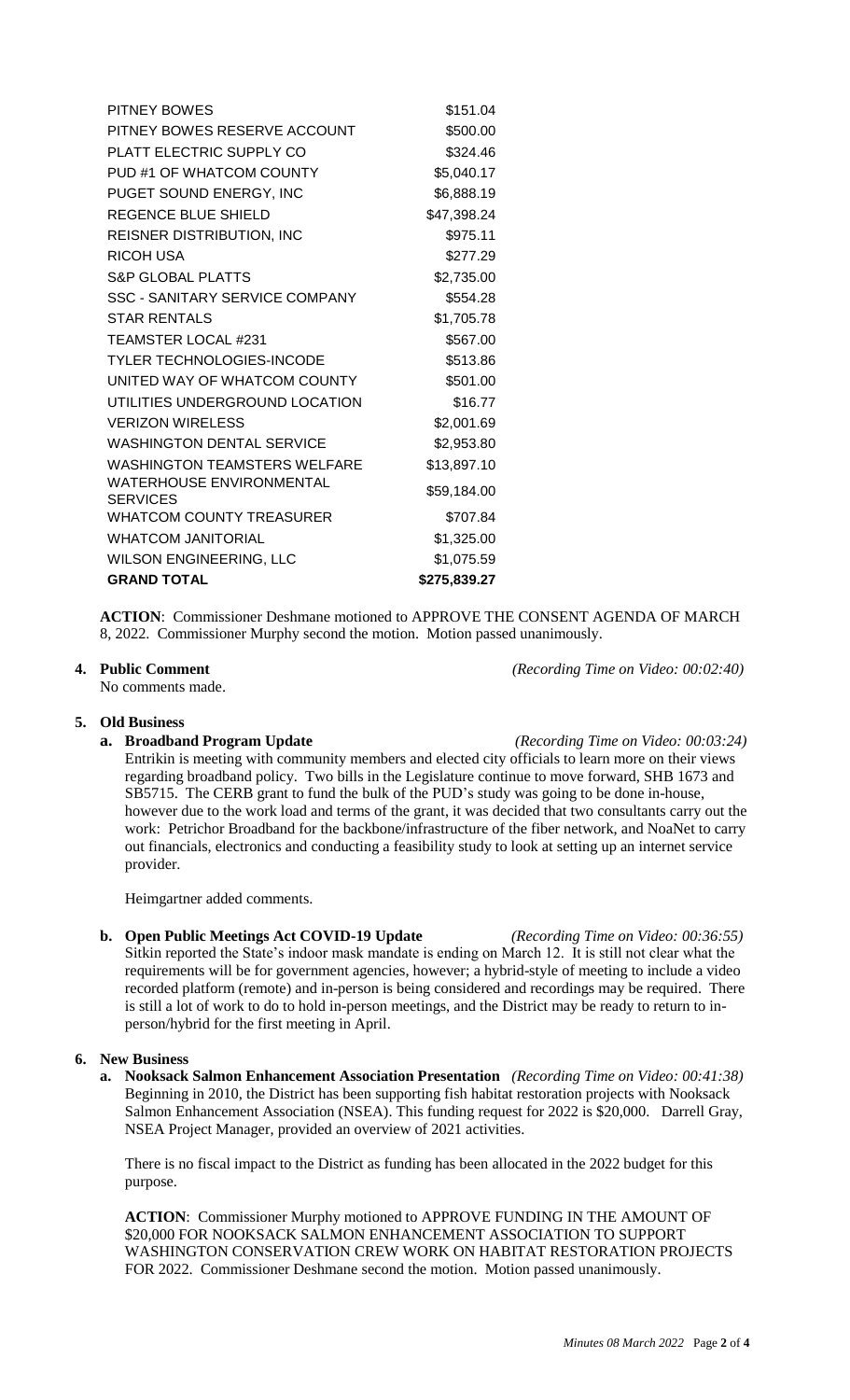## **b. Approve Work Order No. 02-03-22 with Digital Boundary Group**

 *(Recording Time on Video: 01:26:19)* District staff recommended an IT security assessment to identify vulnerabilities and other cybersecurity issues. Digital Boundary Group (DGB) will work with staff to validate the effectiveness of safeguards, perform an external penetration test and provide results, and deliver remediation strategies. There is no fiscal impact to the District as the 2022 annual budget includes sufficient funds to cover services performed by DBG under the work order.

**ACTION**: Commissioner Deshmane motioned to APPROVE WORK ORDER NO. 02-03-22 WITH DIGITAL BOUNDARY GROUP FOR A COST NOT TO EXCEED AMOUNT OF \$14,600 PLUS TAX AND AUTHORIZE THE DISTRICT'S GENERAL MANAGER TO EXECUTE THE DOCUMENT. Commissioner Murphy second the motion. Motion passed unanimously.

**c. Discuss Climate Resilience Policy** *(Recording Time on Video: 01:34:37)* Commissioner Deshmane requested discussion on the topic and the need to focus on climate resilience. The Commission discussed an approach to formalize a climate resilience policy and possibly incorporate it into the upcoming Strategic Planning discussion or as a separate agenda item at the March 22 meeting.

**ACTION:** No action taken or requested.

Heimgartner recommended sending a letter to legislators to protest a source of funding for the Transportation bill.

**ACTION:** Commissioner Deshmane motioned to DIRECT THE GENERAL MANAGER TO PREPARE A LETTER SUPPORTING WPUDA'S POSITION OF NOT RAIDING THE PUBLIC WORKS ASSISTANCE FUND. Commissioner Murphy second the motion. Motion passed unanimously.

## **e. Appoint PUD Voting Delegate to Northwest Public Power Association**

*(Recording Time on Video: 02:07:47)* This item was discussed; however, additional information was requested on the responsibilities of the role. Tabled until for a future meeting.

**ACTION**: No action taken.

# **7. General Manager Report** *(Recording Time on Video: 02:18:04)*

Intalco and BPA discussed.

Puget Sound Energy – Met with Carryn Vande Griend to discuss PSE's climate plans and what is in store for Whatcom County and local communities. PSE would like to provide an update to the Commission, tentatively planned for the April 25<sup>th</sup> meeting.

County Executive –Will be meeting with Satpal Sidhu next week to discuss topics such as water, broadband, and securing matching funds for grant projects to garner Sidhu's support of PUD developments.

Murphy – Met with Jim Darling to discuss Strategic Initiatives.

Deshmane – Met with Jim Darling to discuss Strategic Initiatives;

Attended the Watershed Management Team meeting;

Working with an outside group on modifying wind codes in Washington State;

Attending the County's Climate Impact Committee as private citizen;

Working with an outside group on a *Request For Information* to identify projects on expending 'green' and 'blue' hydrogen production or feasibility projects; and

Will be attending WPUDA Committee meetings and Watershed Improvement Districts meetings next week.

Grant –Met with Heimgartner with representatives from the Port of Whitman about their open access networks contracts;

Spoke with Jefferson County PUD Commissioner Jeff Randall regarding their broadband effort; Wants to make sure the PUD and Port keep Debbie Ahl/Mt. Baker Foundation in the loop as a valuable player in broadband; and

Will be attending WPUDA Telecom and Energy Committee meetings next week.

**9. Public Comment** *(Recording Time on Video: 02:59:56)*

**8. Commissioner Reports** *(Recording Time on Video: 02:38:04)*

**d. Legislative Action Discussion** *(Recording Time on Video: 01:53:25)*